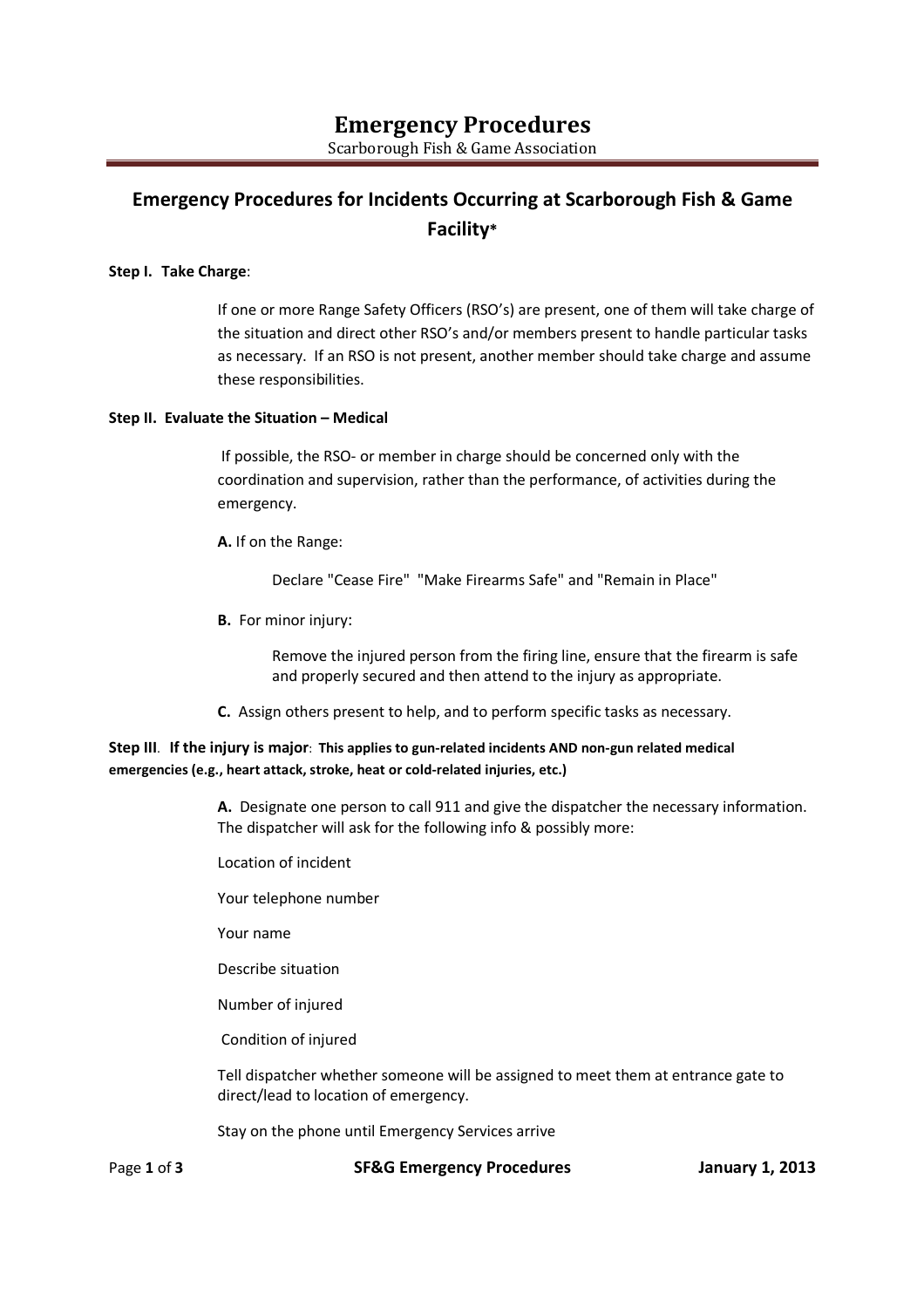### **Emergency Procedures**  Scarborough Fish & Game Association

**B.** If practical assign one person to open the gate, and wait for Emergency Personnel/Equipment and a second to guide them to the location of emergency. If necessary, post others on the road(s) as additional guides.

#### **Step IV. Render first aid, CPR or AED as required.**

**A.** For Injuries, if someone with medical training is present (e.g., physician, registered nurse, or Emergency Medical Technician), that individual(s) should be put in charge of performing the first aid procedures.

If not, assign someone else to perform first aid. That person should attempt to:

- **1**. Control bleeding
- **2**. Keep airways clear so injured can breathe easily
- **3**. Take appropriate steps to prevent shock

#### **Step V. Other Emergencies**

**A**. It is impractical to try to list all possible emergency situations or incident that may occur. Other kinds of emergencies might include fires (in buildings or woods), threatening or other inappropriate behavior by members or guests, the presence of unauthorized persons on the range who refuse to leave when requested; downed live electric lines, flooding, and others.

**B**. In such instances, the RSO or member assuming control of the incident will need to use judgment in deciding whether to call 911 for police, fire or other assistance that is needed immediately.

**C**. If Police or Fire is called the steps in IIIA are recommended.

#### **Step VI. Take Notes (This applies to all incidents)**

 **A**. Use SF&G Incident Reporting Form (see Appendix)

**B**. The RSO in charge keeps a record of what happened, what was done about it, notes the times of various actions taken.

**C**. Get statements from witnesses, including their names, contact information, and any information they may have about the cause of the accident and what they may have done to help.

**D**. Provide this information to the proper authorities, including the Chief Range Safety Officer, emergency responders, and to the Police if they are called.

**E**. The completed SF&G Incident Reporting Form is transmitted to the Chief Range Safety Officer.